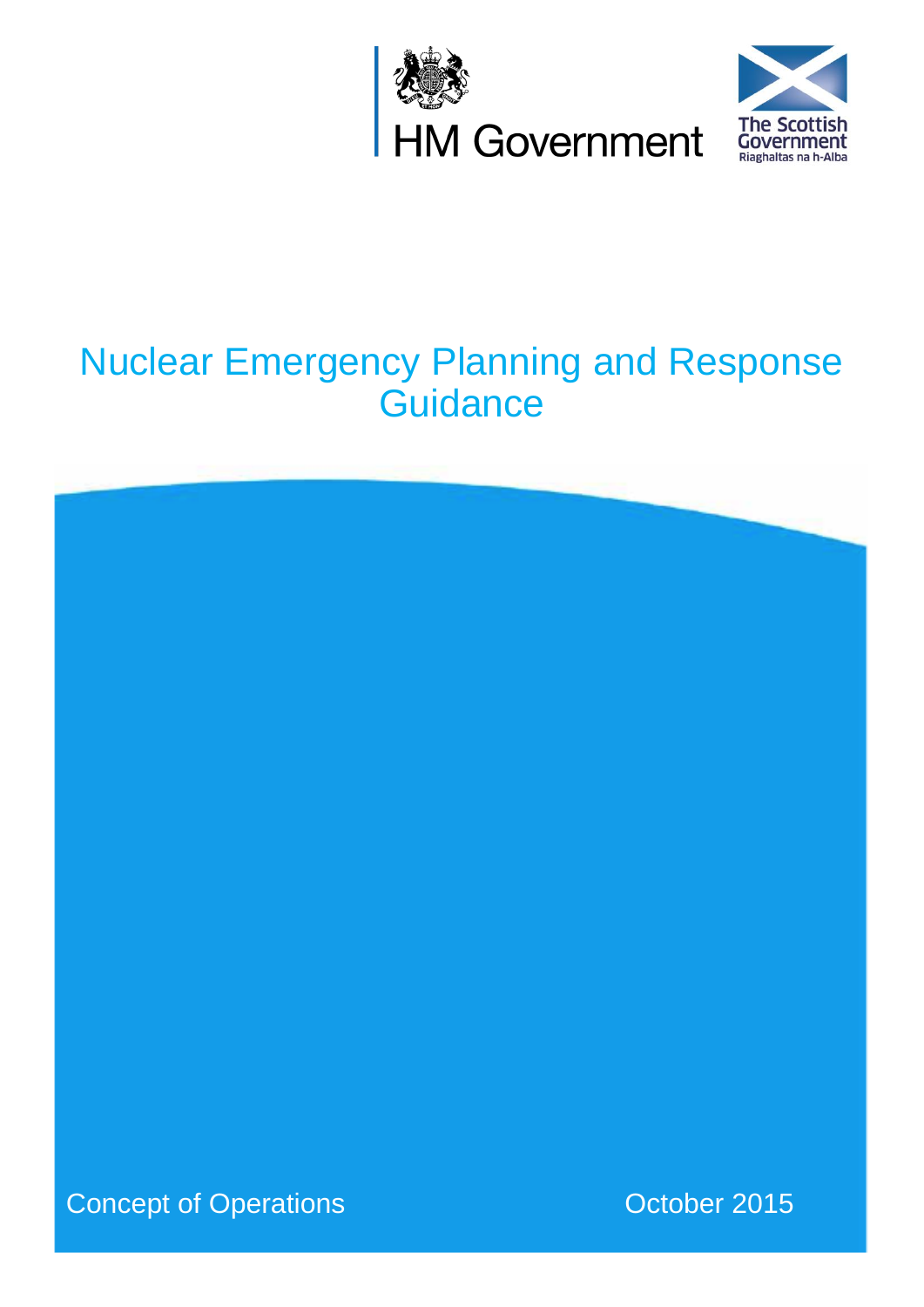© Crown copyright 2015

URN 15D/466

You may re-use this information (not including logos) free of charge in any format or medium, under the terms of the Open Government Licence.

To view this licence, visit [www.nationalarchives.gov.uk/doc/open-government-licence/](http://www.nationalarchives.gov.uk/doc/open-government-licence/) or write to the Information Policy Team, The National Archives, Kew, London TW9 4DU, or email: [psi@nationalarchives.gsi.gov.uk](mailto:psi@nationalarchives.gsi.gov.uk).

Any enquiries regarding this publication should be sent to us at [correspondence@decc.gsi.gov.uk](mailto:correspondence@decc.gsi.gov.uk)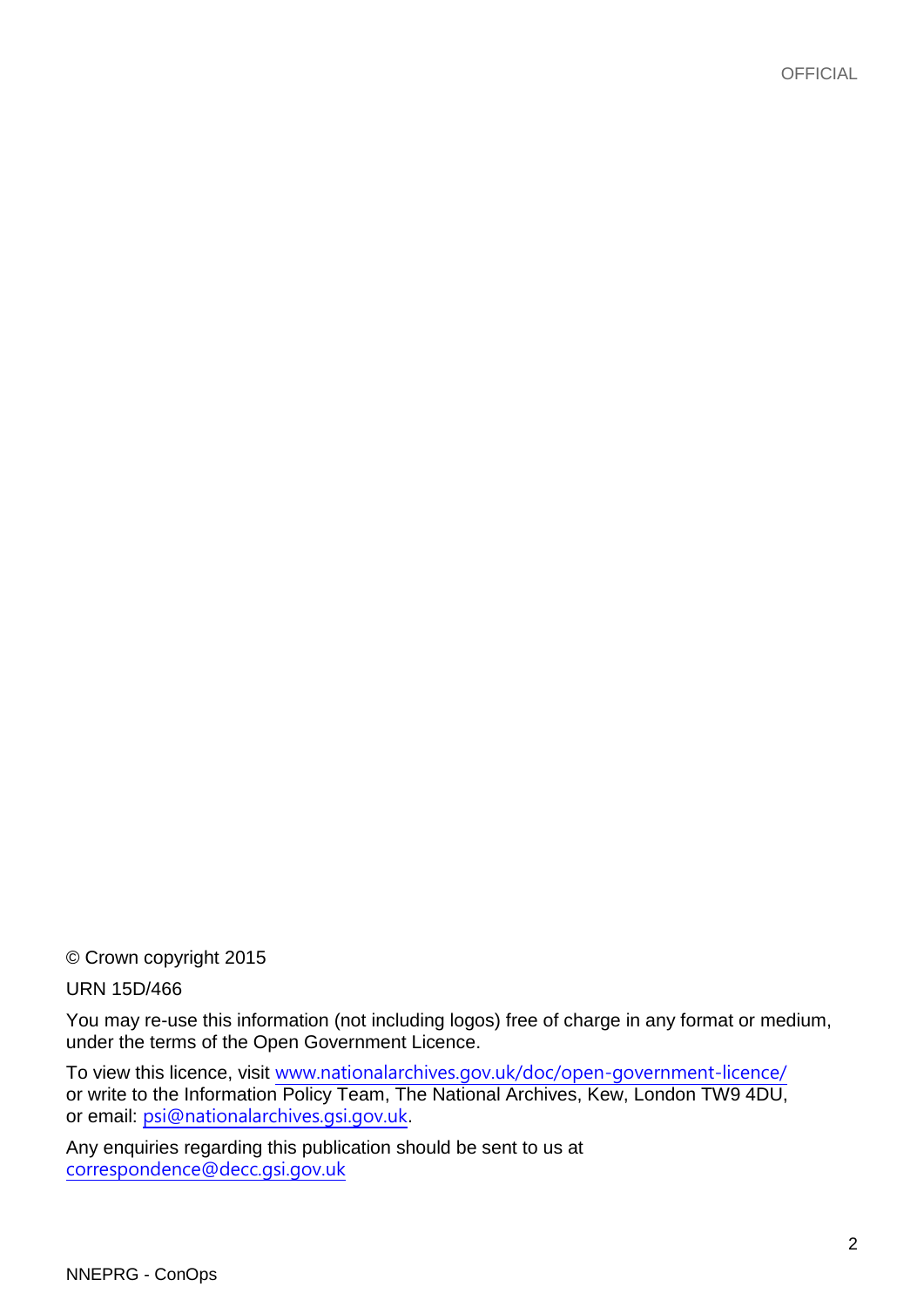# **Contents**

| UK Response and Coordination to Overseas Radiation Emergency 13 |  |
|-----------------------------------------------------------------|--|
|                                                                 |  |
|                                                                 |  |
|                                                                 |  |
|                                                                 |  |
|                                                                 |  |
|                                                                 |  |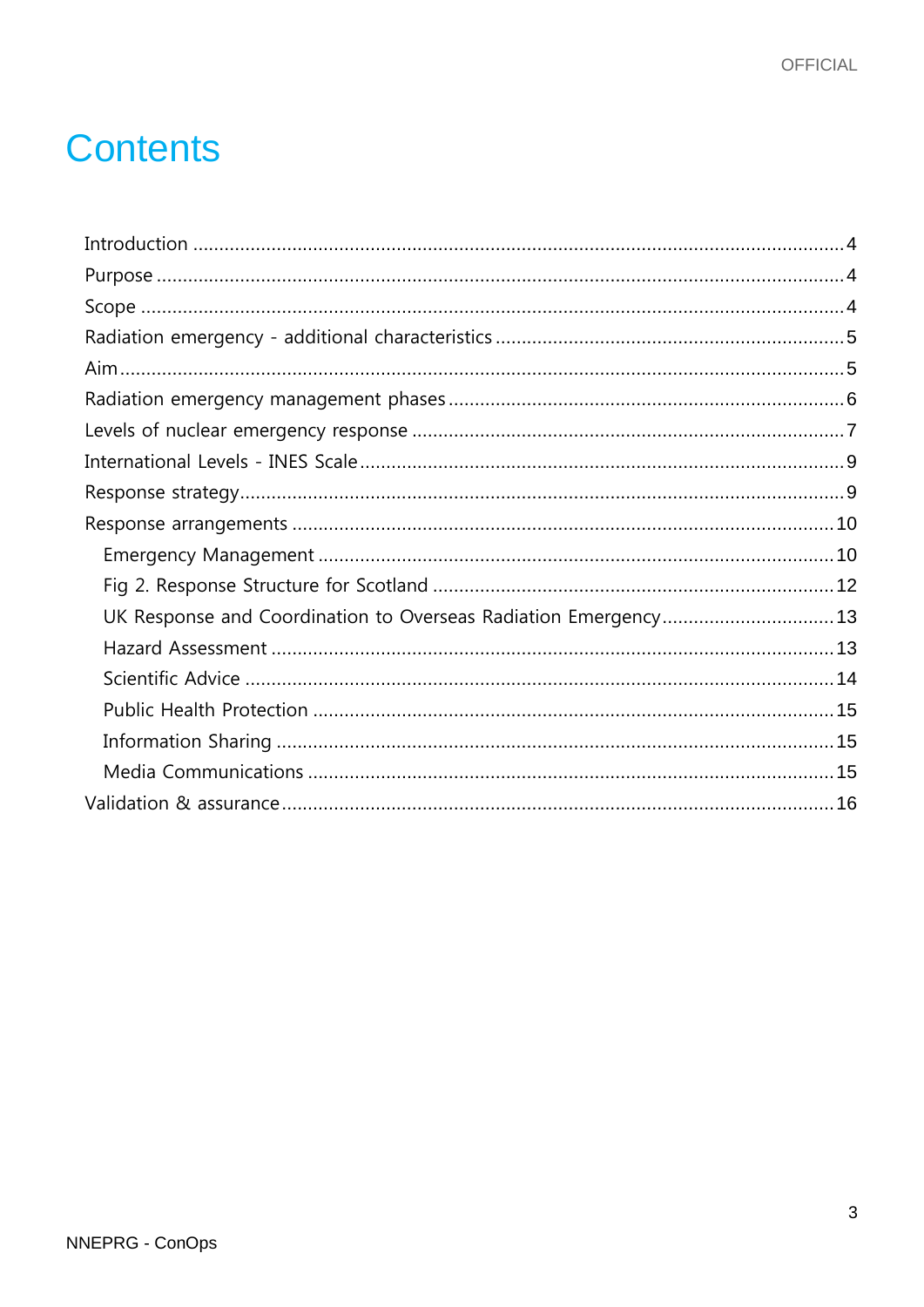### Nuclear operating site emergency - Concept of Operations

#### <span id="page-3-0"></span>**Introduction**

- 1. This Concept of Operations (ConOps) sets out how national and local emergency responders may operate together to deliver an effective and consistent response to any radiation emergency at any nuclear civil or military operating site anywhere in the UK. Due to public sensitivities surrounding nuclear operations it is self-evident that any scale of incident at a nuclear site, which causes a radiological release will involve central government response arrangements. These arrangements, depending upon scale and impact, could include the provision of direction, co-ordination, expertise, or specialised equipment and financial support. However, local responders will be responsible for managing the primary effort to contain, control and ultimately recover from the consequences of any radiation emergency.
- 2. The approach within this ConOps is consistent with the emergency response duties and associated guidance set out by the Civil Contingencies Act 2004 and industry specific regulatory requirements covered by the Radiation (Emergency Preparedness and Public Information) Regulations 2001 (REPPIR) and the Nuclear Installations Act 1965. So far as possible, radiation emergency response arrangements should be aligned with the practices that have evolved from the Civil Contingencies Act (CCA) 2004.

#### <span id="page-3-1"></span>**Purpose**

- 3. The purpose of this document is to describe the UK response framework and associated capabilities that may be required in the event of a radiation emergency. It is intended to provide a consistent and structured approach in order to promote effective planning for, response to and recovery from any foreseeable radiation emergency by all stakeholders working in co-ordination to deliver common outcomes for the greater good.
- 4. The ConOps provides overarching direction to the National Nuclear Emergency Planning and Response Guidance (NNEPRG). This in turn outlines the purpose and structure of emergency plans, covering both on and off site emergency arrangements and supporting national plans and the roles and responsibilities within them.

#### <span id="page-3-2"></span>**Scope**

- 5. This document covers the guiding principles and phases of emergency management that may be applied at different levels of emergency response to manage a radiological risk arising from a nuclear source in the UK or overseas. Such sources within the UK may be civil nuclear facilities or Ministry of Defence (MoD) assets, such as nuclear reactors in naval vessels operating within UK territorial waters or special weapons in transit. Specifically, it sets out arrangements for responding to a nuclear emergency in:
	- England and Wales;
	- Scotland:
	- Near overseas (Europe), where the release of radiation into the environment may impact directly on the UK; and
	- Distant overseas (all other Global regions) where the focus will be on providing advice to UK nationals in affected countries including Overseas Territories and Crown Dependencies.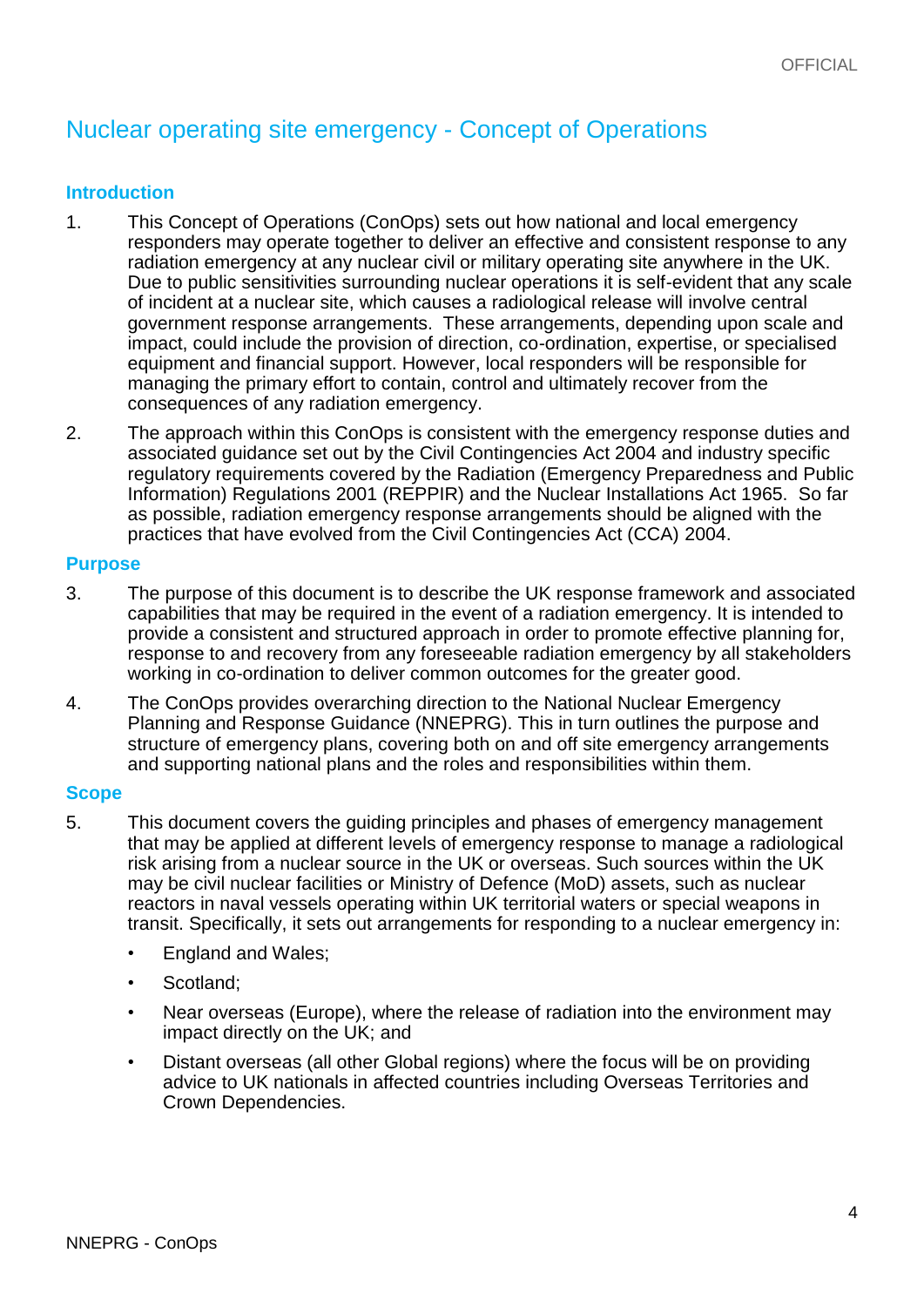6. The ConOps also covers the key objectives for responding to a radiation emergency and the response capabilities that may be needed. While the ConOps focuses on emergency response at any civil or MoD nuclear sites, the overall approach will inform emergency arrangements in response to any nuclear incident, apart from terrorist use of radiological material which is covered by the 2014 Potential CBRN(e) Incidents: A response Framework for the Emergency Services. Recovery from a nuclear attack is not covered within this document.

#### <span id="page-4-0"></span>**Radiation emergency - additional characteristics**

- 7. As with any emergency situation, a radiation emergency will attract all of the usual characteristics commonly present within any consequence management scenario. However, there are two very specific and additional considerations that will need to be taken into account when planning and deploying a successful response to a radiation emergency. These are:
	- Knowledge of Radiation and its Effects. The general population will not have a detailed knowledge of radiation and its effects on both the environment and humans. There is likely to be a particular fear and suspicion about anything connected to radiation. Consequently it will be necessary to gain and maintain public trust as soon as possible in order to avoid unnecessary fear spreading among the population; and
	- **Effective Communication.** While effective communication is important in any emergency situation, it is of paramount importance in a radiation emergency. This is not only to ensure that factually correct and informative messages are issued to the affected population, but that this is done in an expedient way that minimises the opportunity for partial or erroneous information from ill-informed sources to be used to fill an information vacuum. There is a fine balance to be maintained between waiting until critical information is fully validated and assessed, and taking vital opportunities to feed the voracious information appetite that will exist with both the affected population and global news media. Move too quickly and information may subsequently have to be retracted as the situation unfolds, move too slowly and public confidence will be lost and may never be fully regained.

*Part 1 – Preparedness of the NNEPRG provides more detailed guidance on the nature of the risk from radiation emergencies.* 

#### <span id="page-4-1"></span>**Aim**

- 8. To ensure that the UK's planning for and response to a nuclear emergency at home or overseas is effective, proportional and sustainable.
- 9. The following guiding principles have been developed to capture the core characteristics for the effective response to any nuclear incident. They are:
	- Anticipation: In order to anticipate and manage the potential consequences of an emergency at a nuclear site, there is a need to identify risks and develop an assessment of both direct and indirect consequences, in order to inform understanding in advance of any emergency situation. In a civil nuclear context this is achieved primarily through the application of ONR's principles for the determination of the offsite emergency planning area;
	- Preparedness: All individuals and organisations that might have to respond to emergencies should be properly prepared. Such preparedness should include having clarity of roles and responsibilities, knowledge of specific emergency plans, such as the Operators On-Site Emergency Plan or the Local Authority's Off-Site Emergency Plan, or generic civil contingency plans produced by the Local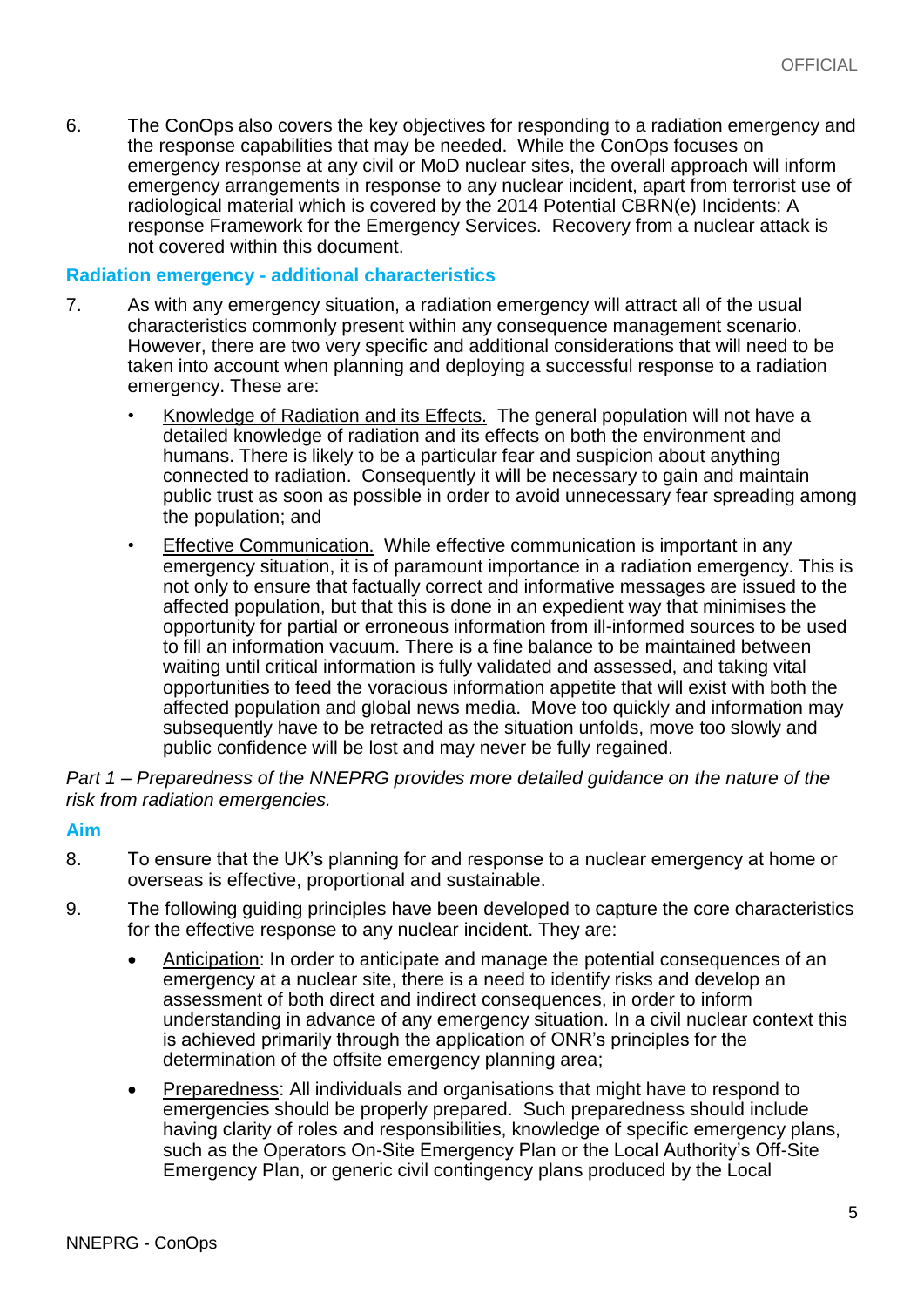Resilience Forum / Resilience Partnership that might be used to support a response, and the opportunity to rehearse response arrangements periodically. Collective preparedness is sustained through routine interaction between emergency responders that promotes the maintenance of effective plans through sharing of information and learning from real incidents or exercises; participation in training and exercising is also key to future success. It is important that Local Resilience Forums are involved in this process to ensure that nuclear specific emergency plans dovetail with wider civil emergency arrangements;

- Continuity: The response to emergencies should be grounded within organisations' existing functions and their familiar ways of working – although inevitably, actions will need to be carried out at greater speed, on a larger scale and in more testing circumstances during any response to a radiation emergency;
- Subsidiarity: Decisions should be taken at the lowest appropriate level, with coordination at the highest necessary level. Immediate response on the nuclear site is the responsibility of the site operators. Local responders working through the Strategic Co-ordination Centre (SCC) are the foundation for an effective response to any emergency of any scale. Notwithstanding statutory duties, National authorities and agencies should provide support as required and requested to enable the local response to maximise its effectiveness;
- Direction: Clarity of purpose should be delivered through a common awareness of the strategic aims and supporting objectives for the response agreed at the Strategic Co-ordinating Group (SCG). These should be agreed and understood by all involved in managing the response to a radiation emergency in order to effectively prioritise and focus the response effort;
- Integration: Effective co-ordination should be exercised between and within organisations both at the local and national levels of a response;
- Communication: Good two-way communications are critical to an effective response. Reliable and consistent information must be passed correctly and without delay between those who need to know, including the public. This is particularly important during any radiation emergency where an absence of definitive information will allow speculation and rumour to spread unchecked; and
- Co-operation: Positive engagement based on mutual trust and understanding will facilitate information-sharing and deliver effective solutions to arising issues.

#### <span id="page-5-0"></span>**Radiation emergency management phases**

- 10. Managing any nuclear emergency comprises three main phases:
	- Preparation (pre-planning). Preparing for radiation emergencies is an essential stage of managing any subsequent incident as it sets the conditions for the start of the response. Preparation covers the identification and training of people, the availability of infrastructure and equipment, the development of plans and operating procedures to guide coherent response activity and a validation process to ensuring these interlinked elements remain appropriate.

Further details on preparing for nuclear emergencies are set out in Part 1 - Preparedness of NNEPRG.

 Response (mitigating an immediate risk or stopping things getting worse). The response phase comprises two separate but closely-related and often overlapping challenges: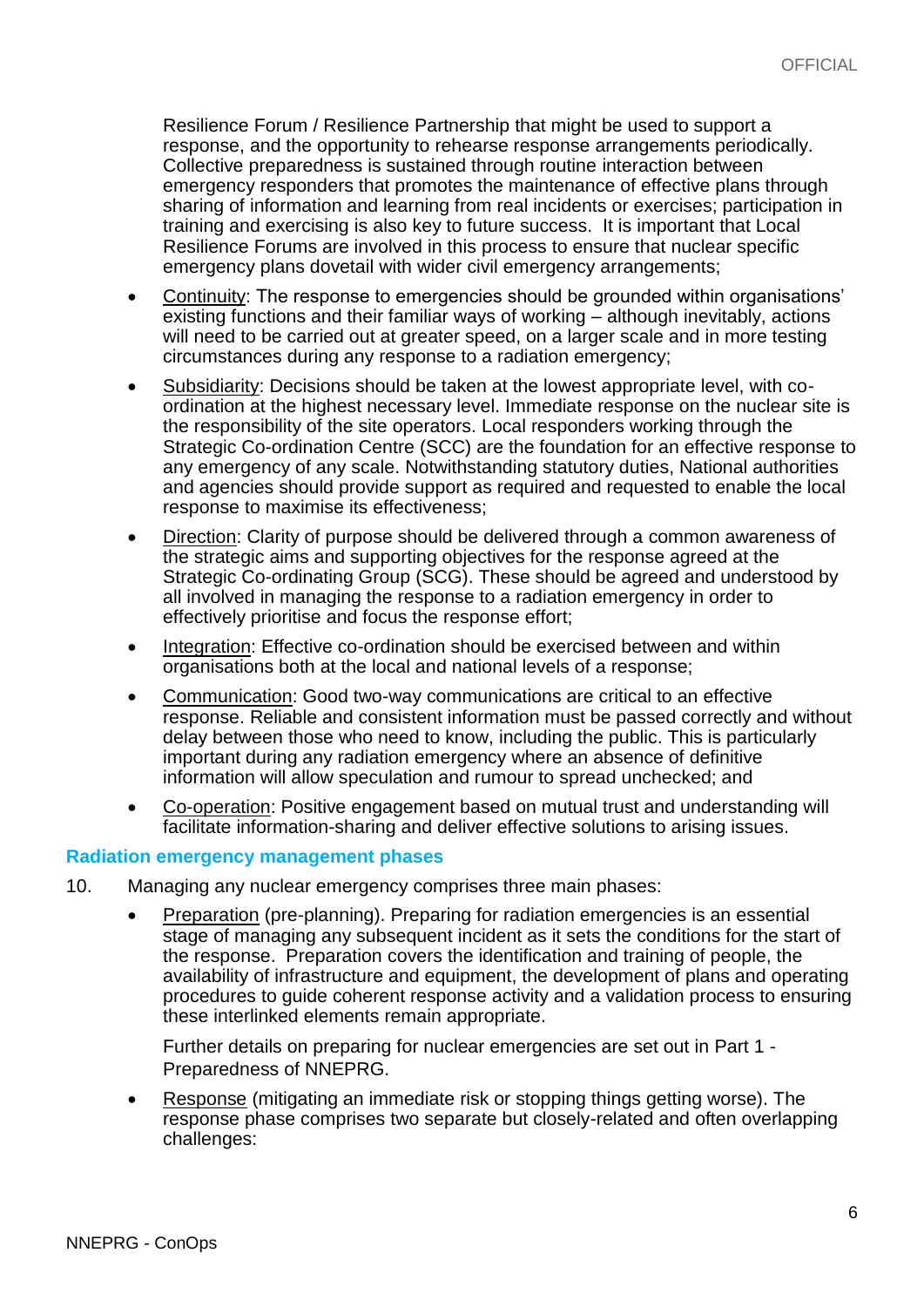- $\circ$  Crisis management this activity covers response actions that are aimed at preventing or averting a nuclear emergency developing further. These will be focused on intervention actions taken at the site by the operator and supported by local responders and other national agencies within the nuclear industry. These actions will be co-ordinated at the local level by the SCG with support from the national level - Cabinet Office Briefing Room (COBR) or the Scottish Government Resilience Room (SGoRR) in Scotland; and
- $\circ$  Consequence (or impact) management this takes place in parallel to crisis management and is concerned with steps taken to contain and control the probable impacts of a nuclear incident. It includes managing wider consequences such as the health of the public by implementing effective countermeasures. Consequence management is also known as 'Impact Management' and will be led by the SCG supported by national actions coordinated through COBR.

#### *Further details on preparing for nuclear emergencies are set out in Part 2 - Response of NNEPRG.*

 Recovery (a longer-term activity of rebuilding, restoring and rehabilitating the community) – This phase formally starts once the situation has been stabilized; i.e. the risk of further radiological release has been removed or reduced sufficiently for recovery to be warranted. However, preparation for the recovery phase will start at the SCC during the response phase with the formation of a Recovery Co-ordinating Group. Recovery from a nuclear emergency may be carried out at the local, national or UK level, depending on the scale of the event and its consequences. In contrast to the response phase, the recovery process can take a considerable amount of time (months or years), as it seeks to support affected communities in the restoration of the physical infrastructure and emotional, social, economic and physical wellbeing.

*Further details on recovering from nuclear emergencies are set out in Part 3 - Recovery of NNEPRG.*

#### <span id="page-6-0"></span>**Levels of nuclear emergency response**

*Note: Regardless of the potential severity of the event, any off-site radiation emergency would be treated as a national level response. COBR would stand up until such time as the nature of the emergency is assessed and codified. Thereafter COBR would standdown having assessed the situation to be contained at Level 1. This is consistent with COBR Concept of Operation in response to any emergency that could impact on national wellbeing*.

11. Site. The nuclear site operators play a fundamental role in the mitigation of the risk posed by nuclear operations. The plants are designed to reduce risk to as low a level as is reasonably practicable (ALARP) by the installation of multiple back-up systems. Detailed analysis of potential failure mechanisms that could lead to a release of radiological material are understood and operators are trained and exercised thoroughly to ensure appropriate mitigation measures can be promptly implemented. Should an event escalate to a point where a radiological release occurs or is considered imminent, then operators would enact authorised emergency procedures and practices to contain, control and halt any release of radiological material. Training and exercising for such an eventuality is conducted with local Emergency Services and Local Authorities and is regulated under Licence Condition 11 by the Office for Nuclear Regulation (ONR).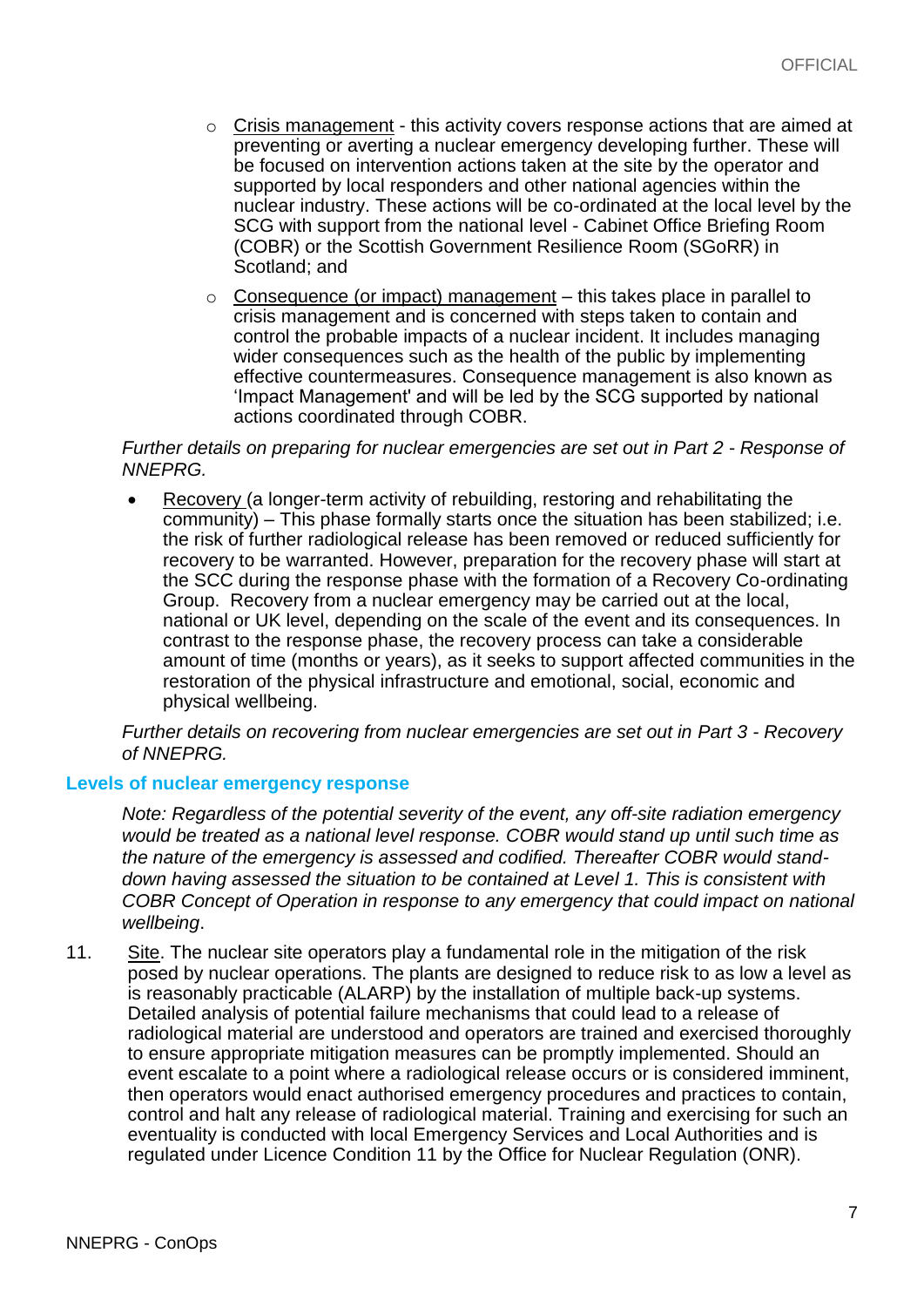- 12. Local. The local level of response is the basic building block to any emergency in the UK. Emergencies (or major incidents) are routinely handled by the local responders without the need for any significant central government involvement. However, in the event of a radiation emergency, pre-identified central government capabilities are immediately available to provide support. The local multi-agency response is coordinated through a Strategic Co-ordinating Group (SCG) located in the Strategic Coordination Centre (SCC). Strategic decisions taken at the SCG are developed into collective response activities by a multi-agency Tactical Co-ordinating Group and are delivered at the incident scene through a Forward Control Point. The aim of local response co-ordination for a radiation emergency is to effectively manage the consequences of any radiation risk to reduce the risk of public exposure and harm to the environment.
- 13. National. The principle of subsidiarity emphasises the importance of local decision making supported, where appropriate, by co-ordination at a higher (central government) level. For clarity, there are three broad types (or levels) of emergency which are likely to require direct central government engagement but which are solely managed locally. These are:
	- Significant emergency (Level 1) has a wider focus and requires central government involvement or support, primarily from a lead government department (LGD) - or a devolved administration, alongside the work of the emergency services, local authorities and other organisations. There is however no actual or potential requirement for fast, inter-departmental/agency, decision making which might necessitate the activation of the collective central government response, although in a few cases there may be value in using the COBR complex to facilitate the briefing of senior officials and ministers on the emergency and its management.
	- For example, a radiation emergency at a civil nuclear site that does not require immediate public protection countermeasures to be implemented beyond the site boundary.
	- Serious emergency (Level 2) has, or threatens, a wide and/or prolonged impact requiring sustained central government co-ordination and support from a number of departments and agencies and where appropriate, the devolved administrations. The central government response to such an emergency would be co-ordinated from the COBR, under the leadership of the lead government department.
	- For example, an emergency involving the release of radiation into the wider environment which requires the implementation of public protection countermeasures to be implemented within the Detailed Emergency Planning Zone (DEPZ), or a nuclear emergency overseas.
	- Catastrophic emergency (Level 3) has an exceptionally high and potentially widespread impact and requires immediate central government direction and support, such as a severe beyond design basis. Characteristics might include a topdown response in circumstances where the local response had been overwhelmed, or emergency powers were implemented to direct the response or requisition assets and resources. The Prime Minister would lead the co-ordination of the national response. Fortunately, the UK has had no recent experience of a Level 3 emergency, but it is important to be prepared for such an event should the need arise.
	- For example, a severe and prolonged nuclear emergency on the scale of Chernobyl or Fukushima, occurring within the UK.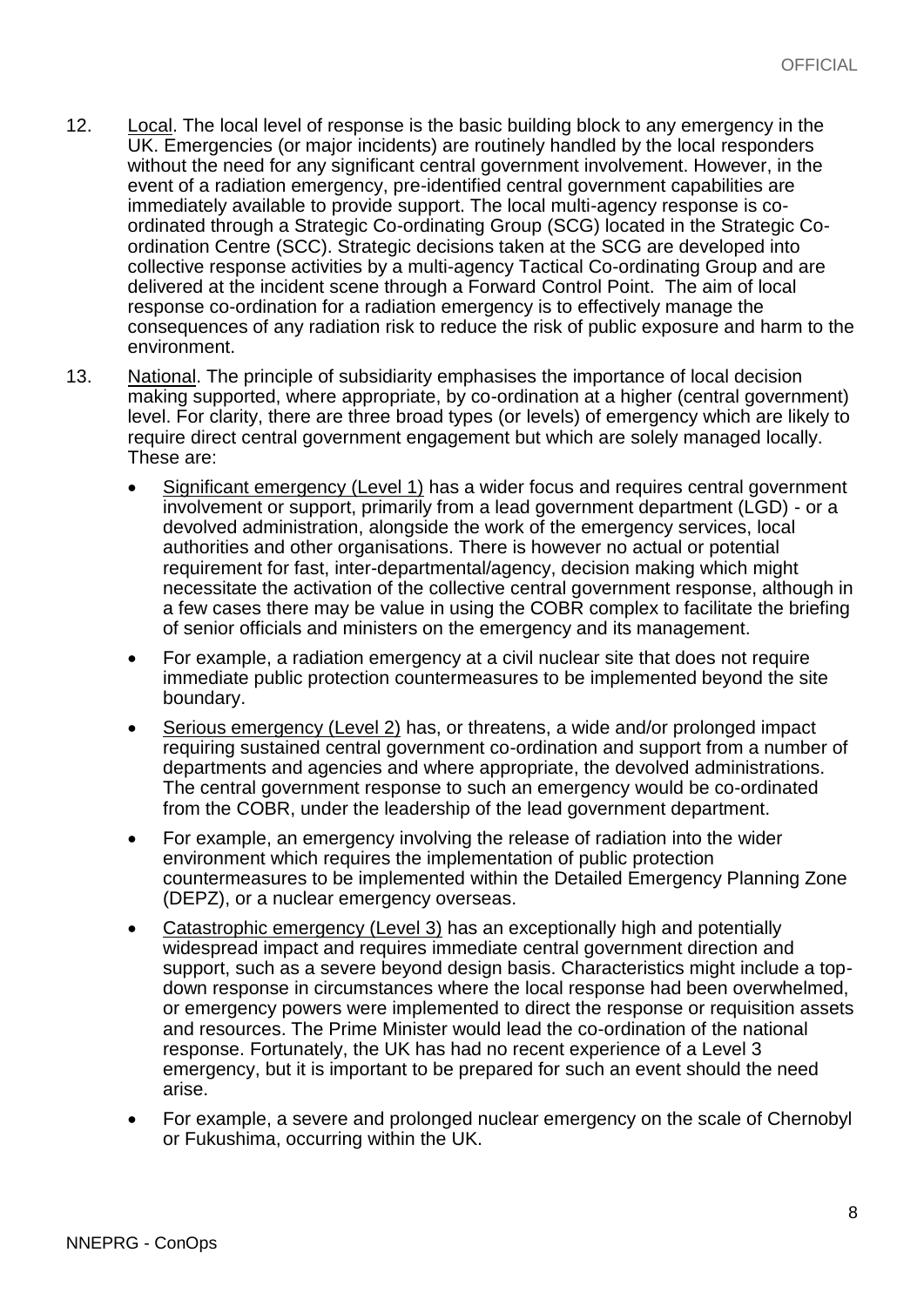Further information on emergency levels can be found in the central government's concept of operations<sup>1</sup>.

#### <span id="page-8-0"></span>**International Levels - INES Scale**

14. The International Nuclear and Radiological Event Scale (INES) is a worldwide tool for communicating to the public in a consistent way the safety significance of nuclear and radiological events. The INES scale uses 7 levels from Level 1 (anomaly) to Level 7 (major accident). Further detail is shown at Annex K in the Annex document.

#### <span id="page-8-1"></span>**Response strategy**

- 15. The default objectives for any response strategy for a radiation emergency are to:
	- Protect human life and, as far as possible, property and the environment;
	- Alleviate suffering;
	- Support the continuity of everyday activity and the restoration of disrupted services at the earliest opportunity; and
	- Uphold the rule of law and the democratic process.
- 16. To achieve these strategic objectives, local responders and agencies will co-ordinate their activities in order to:
	- Deliver countermeasures appropriate to protect human life;
	- Issue public information releases covering urgent protective actions;
	- Determine need for implementation beyond the predetermined countermeasures area;
	- Agree and implement the radiation monitoring strategy and promulgate results;
	- Consider specialist advice;
	- Provide regular information updates to the affected communities; and
	- Engage with the operator to ensure an accurate situational awareness of the on-site situation.
- 17. To support these strategic objectives, central Government (including DAs, where appropriate) will:
	- React with speed and decisiveness;
	- Respect local knowledge and decision-making wherever appropriate, without losing sight of the national strategy;
	- Prioritise access to scarce national resources;
	- Base policy decisions on the best available scientific evidence and ensure that the processes for providing scientific advice are widely understood and trusted;
	- Draw on existing legislation to respond effectively to the emergency and consider the need for additional powers;
	- Work with international partners when appropriate to share information and request assistance as necessary;

l <sup>1</sup> [https://www.gov.uk/government/publications/the-central-government-s-concept-of](https://www.gov.uk/government/publications/the-central-government-s-concept-of-operations)[operations](https://www.gov.uk/government/publications/the-central-government-s-concept-of-operations)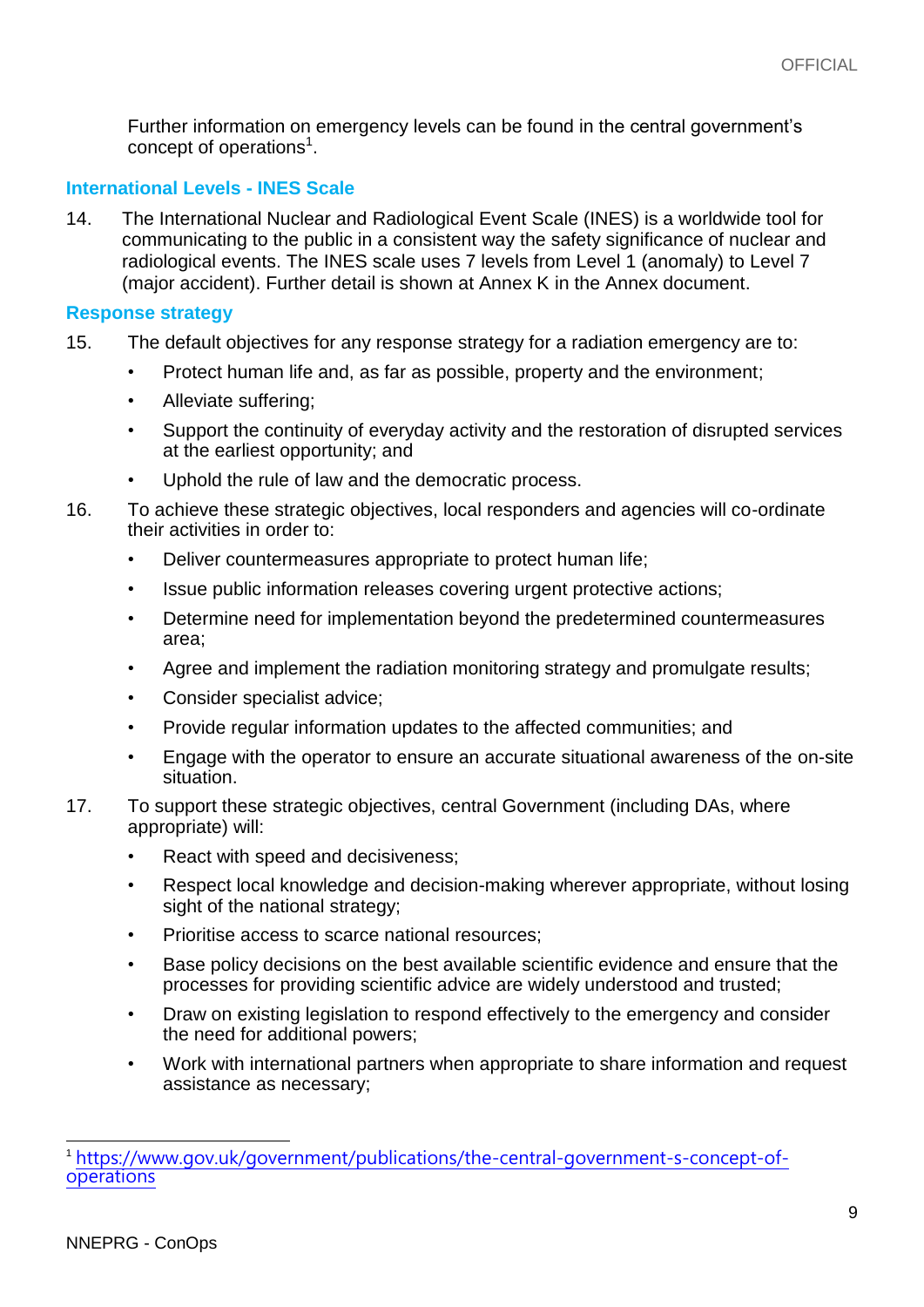- Work with the local SCG to explain policies, plans and practices by communicating with interested parties (including the public) comprehensively, clearly and consistently, in a transparent and open way that addresses national and local concerns while encouraging and listening to feedback; and
- Apply risk assessment methodology with appropriate cost benefit analysis to support decision-making at all levels.
- 18. These objectives are in no particular order of prominence. In reality they will evolve and their relative priority may be adjusted as the emergency develops. Also, some of these priorities may be unachievable at the outset of an emergency. The SCG and or Ministers will indicate the appropriate balance to strike in view of the prevailing circumstances at the time.

#### <span id="page-9-0"></span>**Response arrangements**

19. This section outlines the functional elements needed to respond to a nuclear emergency. The Operational level of Activity includes not only first responders but also the response arrangements that the Site operator has available, together with any external specialist capabilities that the industry maintains to provide additional specialist advice to site operators.

#### <span id="page-9-1"></span>**Emergency Management**

- 20. If a radiation emergency occurs within England, Wales or Scotland, dedicated crisis management structures are required to manage response activities. These structures are located at nuclear sites, within the Local Resilience Forum (LRF) / Resilience Partnership area, and at various locations nationally. Crisis management structures must be operational, and staffed by trained people, within one or two hours of any radiation emergency being declared. The facilities housing crisis management structures must be able to continue to function during any radiation emergency, hence their location must take account of likely radiological risk. Resilient communications links covering voice and data must also be available to ensure that crisis management facilities at various levels can share information effectively; key to this requirement is the need to have a preagreed approach to how information sharing will be achieved.
- 21. Structure. In Figure 1, the crisis management structure shown is flexible but will grow upwards from the local response managed from the Strategic Co-ordination Centre (SCC) which will be activated by the declaration of an off-site emergency. The LGD and COBR response will be activated if/when required. The primary function of the Government Liaison Team (GLT) is to act as a conduit for information flow between the SCG and LGD/COBR (as appropriate) and to anticipate resource and advice needs that are likely to emanate from the local responders.
- 22. Regional Co-ordination. A radiation emergency may affect more than one LRF / Resilience Partnership area. Multi-LRF/RP/SCG arrangements are detailed in Chapter 9 of Emergency Response and Recovery<sup>2</sup>.

 $2$  See Emergency Response and recovery is available at

l

[https://www.gov.uk/government/uploads/system/uploads/attachment\\_data/file/253488/Emer](https://www.gov.uk/government/uploads/system/uploads/attachment_data/file/253488/Emergency_Response_and_Recovery_5th_edition_October_2013.pdf) [gency\\_Response\\_andRecovery\\_5th\\_edition\\_October\\_2013.pdf](https://www.gov.uk/government/uploads/system/uploads/attachment_data/file/253488/Emergency_Response_and_Recovery_5th_edition_October_2013.pdf). Multi-LRF/RP/SCG arrangements for Scotland are detailed in Preparing Scotland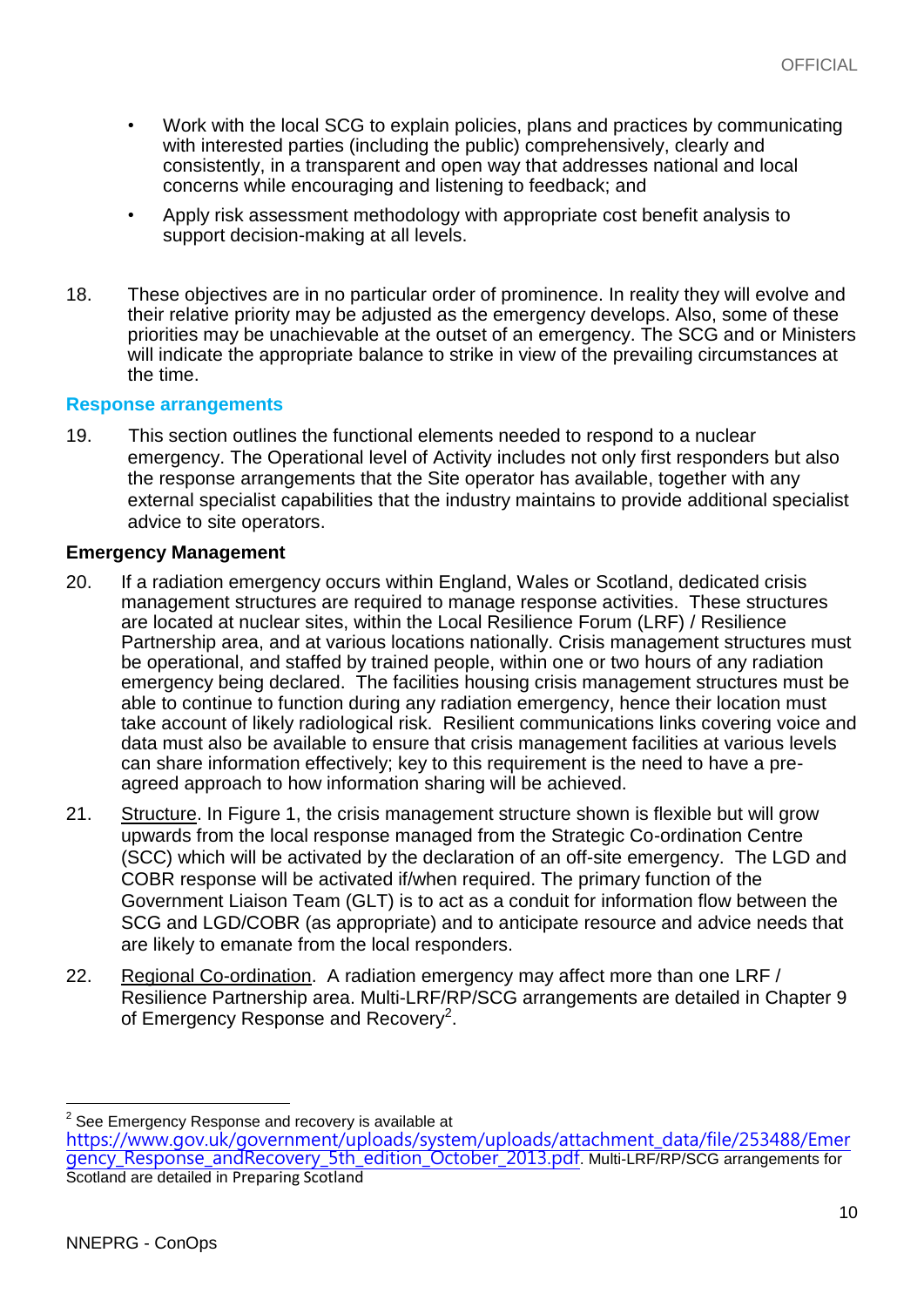23. Wales. If the location of the emergency is in Wales, or is likely to impact directly on Welsh territory, the Welsh Assembly Government (WAG) will be advised and kept informed through their Emergency Co-ordination Centre. In such circumstances, WAG can be expected to provide additional representation within the GLT.



Figure 1. Response structures for England and Wales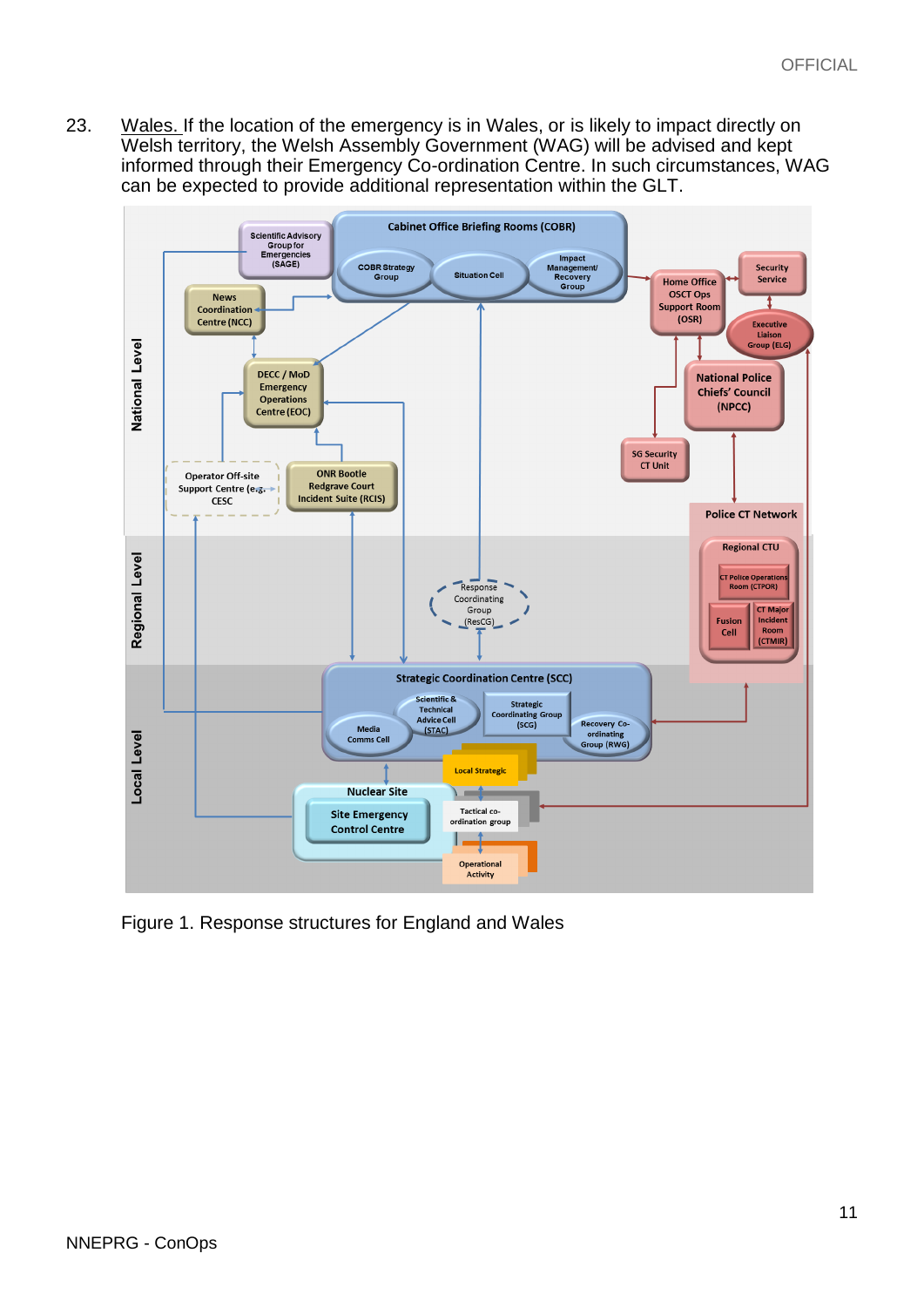24. Scotland. The situation in Scotland is consistent with the arrangements for England and Wales, as shown in Fig 2 below. However, Scottish Government would provide the central government response through the Scottish Government Resilience Room (SGoRR). Scottish Government is Lead Government Department (LGD) for all levels of civil nuclear incidents in Scotland and would support and supplement the efforts of local responders as necessary. For serious emergencies, the Scottish Government would expect to activate its SGoRR arrangements (similar to COBR in London). In the event that UK level arrangements are initiated, SGoRR would work with COBR, the Scotland Office and other relevant departments in Whitehall. Nevertheless, UK Central Government Departments and COBR, with their attendant capacities and capabilities, would be available to advise and support as required. The Scottish Government Liaison Officer (SGLO) would attend the Strategic Co-ordination Centre to support responders; help to ensure effective communication between responders and government; act as the principal contact for government officials or Scottish Ministers; participate in meetings with other agencies, liaise with SGoRR and provide general government-related advice and support. When a Scientific Advisory Group for Emergencies (SAGE) is activated it would provide advice to and interact with the STAC and SGoRR.



<span id="page-11-0"></span>Figure 2. Response structure for Scotland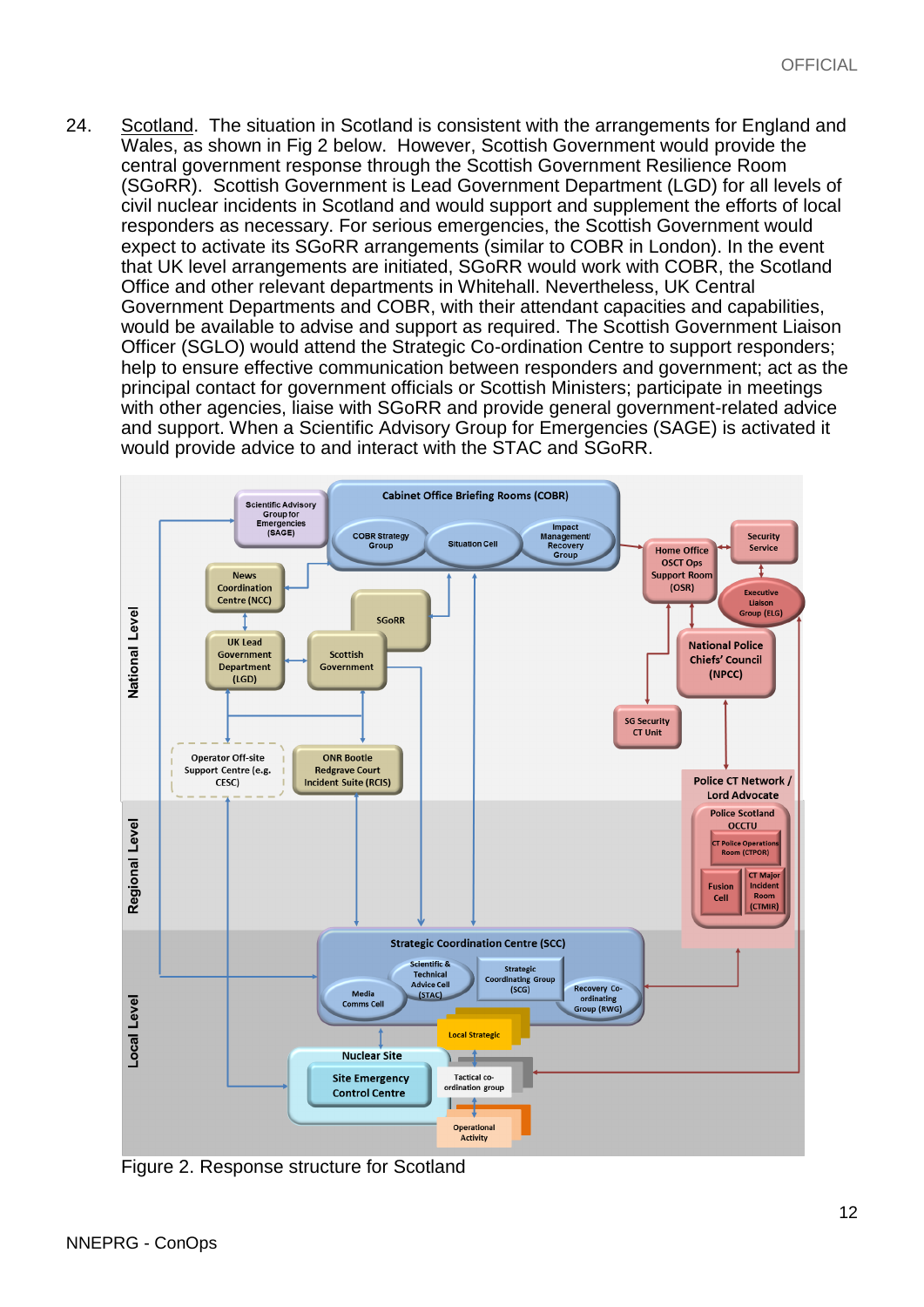25. International Co-ordination. In the event of a Radiation emergency in the UK DECC has been designated as the National Competent Authority (NCA). As such, irrespective of which department is the LGD, DECC would lead on engagement with multinational organisations such as the IAEA or EU to notify them of the radiological release and, where appropriate, request additional capability to support the UK's emergency response. DECC would also undertake initial notification of the emergency to countries with which we have relevant bi-lateral agreements, such as Belgium, Denmark, Netherlands, France, Ireland, Norway and Russia.

#### <span id="page-12-0"></span>**UK Response and Coordination to Overseas Radiation Emergency**

- 26. Near Overseas. If a radiation emergency occurs in European territory, which threatens to affect the UK or where assistance is sought from the UK government, a top down approach by central government will be adopted. COBR and/or a LGD would be activated to coordinate the national response, which may include the need to initiate local response arrangements at locations within the UK that may be threatened or directly affected. Acting on advice from SAGE, Central government would direct priorities and provide additional specialist resources where and when necessary.
- 27. Distant Overseas. Where a radiation emergency occurs at a civil nuclear site sufficiently distant to pose no direct adverse effect within the borders of UK territory, there may still be a threat to both expatriates, Overseas Territories, Crown Dependencies and importation of radiological contamination to the UK. In such a situation COBR is likely to be initiated to consider the implications for UK interests and set in place mitigation measures as advised by SAGE. The Foreign and Commonwealth Office (FCO) would most likely be the co-ordinating Department for any UK response which may include contributions from OGDs including DECC, to provide appropriate specialist response capabilities and technical assistance to the affected area.

Part 2 - Response of NNEPRG provides guidance on response to overseas events.

#### <span id="page-12-1"></span>**Hazard Assessment**

- 28. For any response to be effective, it is vital that information on the nature of the radiological hazard is made available to the SCG to inform timely decisions on response actions and to adjust pre-agreed immediate public protection measures that might have been automatically triggered. The same information must be made available to national emergency management structures that feed into COBR. It is important that the local information does not lag that available at the national level (and vice versa).
- 29. This information exchange will require agencies collecting radiological data from sensors at the site, local area and nationally, to be able to share information quickly and consistently. They will also need access to interpretation of the data in a way that informs local decisions on immediate response actions and national considerations about potential for escalation of the emergency.
- 30. While radiological data is an important part of any nuclear emergency "hazard assessment", at least as important (and arguably perhaps even more important) are the data on and analysis of, plant conditions. The radiological monitoring provides valuable information on what has already happened; but the plant data and its analysis provide information to inform projections about what is likely to happen in the future.
- 31. Radiation monitoring will be carried out during and after any radiation emergency for the following purposes:
	- To inform activities associated with the immediate safety of people, including determination and confirmation of immediate public protection countermeasures, and provision of public reassurance;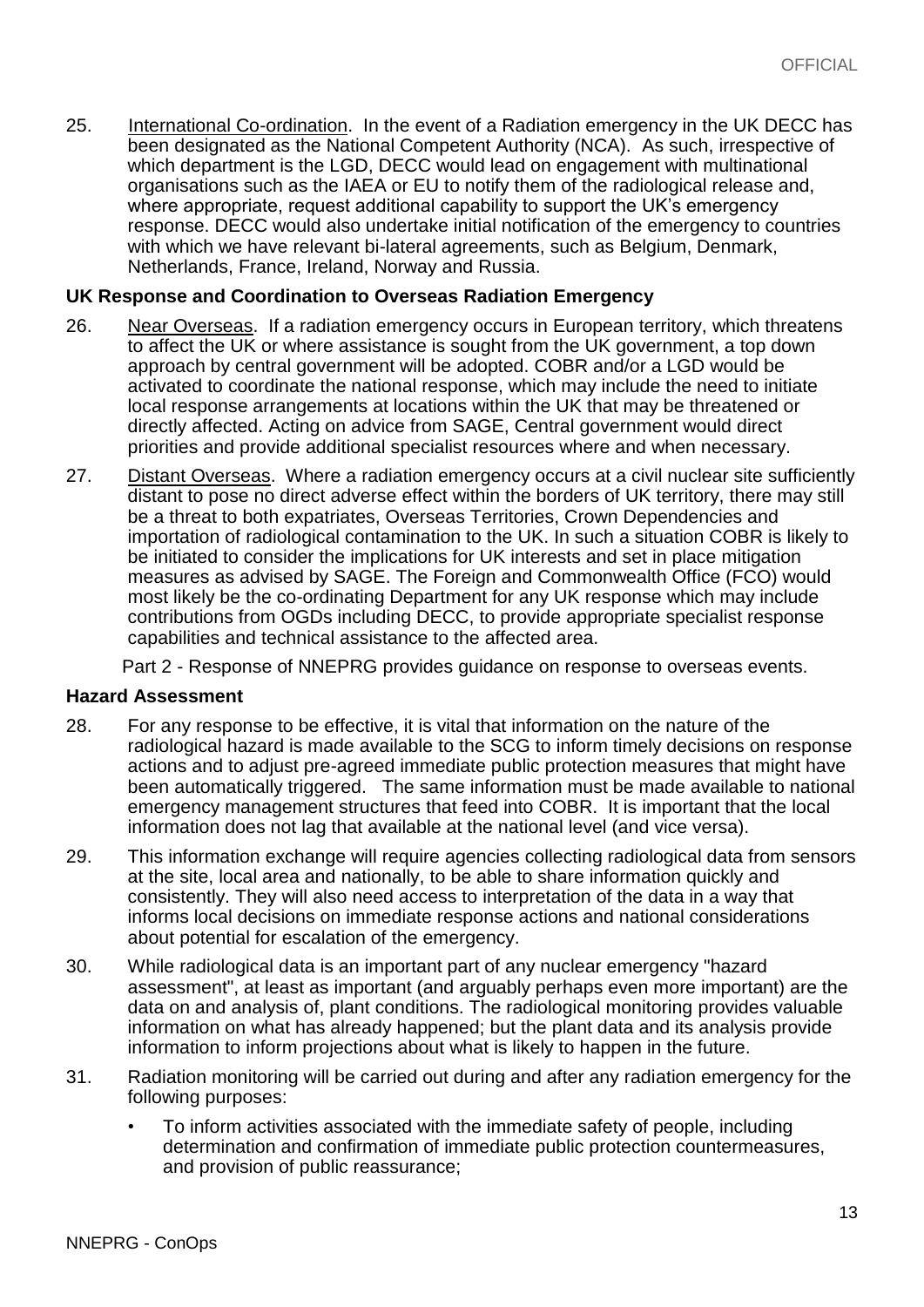- To establish environmental impact; and
- To determine food countermeasures.
- 32. Environmental monitoring should be conducted to quickly confirm any release of radiation and then to subsequently determine the nature and extent of any contamination. Automated radiation detection systems in and around the site can provide immediate indications of abnormal radiation levels. Ground based sampling activities can identify the geographical spread of radiation.
- 33. Public health monitoring should be set up within 24hrs to provide reassurance to people who may have been in close proximity to the site.
- 34. Actual hazard information may be limited initially and thus predictions on the potential scale of the radiological impact will form the basis of initial information provided to crisis management locations. As more data from radiation monitoring activities becomes available, hazard assessments must be updated to ensure that decisions on emergency response are based upon actual information as soon as possible (within 4 to 6 hours) and that ensuing predictions are made with increasing confidence. All assessments will rely upon cross-agency collaboration in order to synthesise the wide range of available expertise, roles and information sources to produce consolidated and informed judgements. Once initiated, off-site survey action should be sustained until any release is contained and the final contamination picture is established.

*Part 2 – Response of NNEPRG provides more detailed guidance on radiation monitoring and hazard assessment consideration.*

#### <span id="page-13-0"></span>**Scientific Advice**

- 35. The effective management of a radiation emergency will require access to specialist scientific and technical advice. During the response to a radiation emergency, local responders at the SCG will be advised by a Science and Technical Advice Cell (STAC) to provide timely and co-ordinated advice on scientific and technical issues.
- 36. The STAC is likely to be chaired by Public Health England (PHE) or the Director of Public Health (DPH) public health agencies in England and Wales, and relevant NHS Board (Director of Public Health in Scotland). The site operator will initially provide technical advice to the SCG. The STAC, once initiated, will provide independent science and technical advice using all available resources, including Office for Nuclear Regulation (ONR), Environment Agency (EA), Food Standards Agency (FSA) etc., to the SCG.
- 37. At the national level, Lead Government Departments are responsible for ensuring they have effective arrangements in place to access technical and scientific advice in a timely manner during an emergency situation. The establishment of a Science Advisory Group for Emergencies (SAGE) would normally provide such advice. For a radiation emergency, regardless of level, decisions on activating a SAGE would be taken by Cabinet Office in consultation with the Government Office for Science and the nominated LGD.
- 38. When activated in support of the central response, the SAGE would provide coordinated scientific and technical advice to COBR and LGD so that rounded, evidence based advice can be presented to decision makers. It should be borne in mind that the individual membership of the local STAC will invariably share a parent organisation with many of the SAGE members. These individuals in both organisations should respect the principle of integrated working as specified above.
- 39. The interaction between STAC and SAGE is important to maintain clarity of advice being provided to local responders and central government. This is achieved by STAC and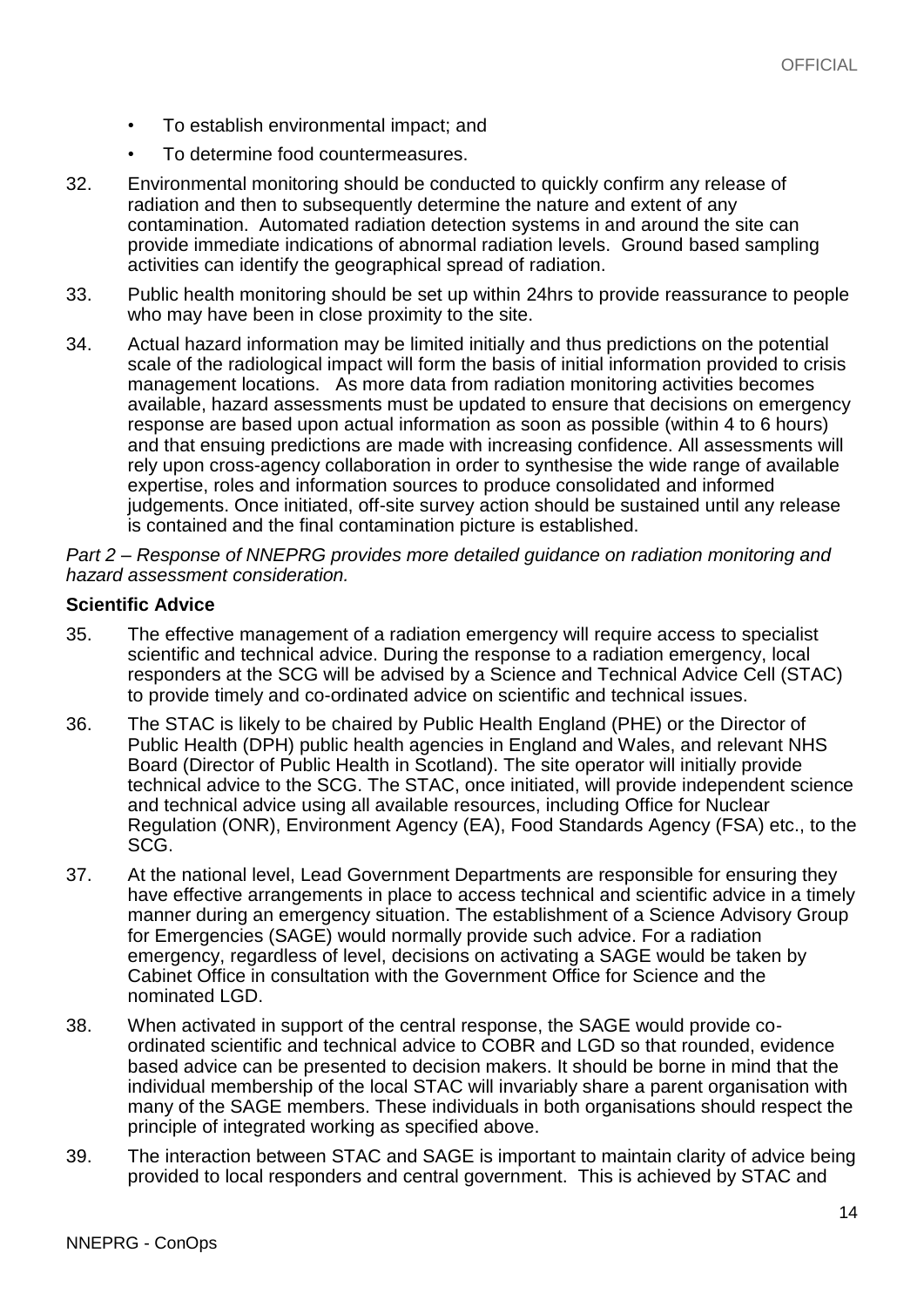SAGE Chairs maintaining routine contact during the emergency in order to share all relevant available information. The principal focus of SAGE advice would be on longer term consequences while the STAC would focus on shorter term implications for public protection. However, SAGE will work continuously to update and provide assurance of all scientific advice offered to decision makers.

*Parts 2 and 3 of NNEPRG provide more detailed information on expected STAC & SAGE activities during the response and recovery phases of an emergency.*

#### <span id="page-14-0"></span>**Public Health Protection**

- 40. Public protection measures used to protect the public in the event of a radiation emergency follow 3 principles:
	- Justification The countermeasure should be used if it is expected to achieve more good than harm;
	- Optimisation The quantities criteria used for introducing and withdrawing countermeasures optimises public protection;
	- Avoid Deterministic Effects Use countermeasures to keep doses to levels below thresholds for deterministic effects.
- 41. Emergency Reference Levels (ERL) of doses issued by Public Health England (PHE) should be used to justify countermeasures to protect the public. It may be appropriate, depending upon the nature of the radiological risk from the site, to pre-agree a range of public protection countermeasures to ensure that they can be delivered in a timely manner. Public protection measures must be continually reviewed by the SCG during any radiation emergency and adjusted to match the risk or actual hazard identified through environmental monitoring. Public protection measures usually cover sheltering people, with the provision of stable iodine relevant to the risk, and evacuation.

*NNEPRG Parts 1- Preparedness and 2 - Response provide further information about public health considerations.*

#### <span id="page-14-1"></span>**Information Sharing**

- 42. An integrated approach to sharing and retaining information related to any radiation emergency is required to ensure that crisis managers at the site, local and national levels have access to the same information when making collective decisions on multiagency response. The technical solutions to facilitate this need not be the same across all agencies but they must allow information to be shared quickly and simply with minimal interaction by emergency responders. Similarly, agencies are likely to retain discrete information management systems to help manage internal response activity. The nature of information likely to be shared to support multi-agency response arrangements may cover:
	- The Common Recognised Picture;
	- Hazard assessment visualization and interpretation;
	- Key collective decisions and actions; and
	- Key crisis management documents minutes and media statements.

*NNEPRG Parts 1- Preparedness and 2 - Response provide more detailed guidance about the critical requirements for information sharing during an emergency.*

#### <span id="page-14-2"></span>**Media Communications**

43. An accurate, timely and consistent flow of information to the public and other key stakeholders is essential to maintain confidence in the response to an emergency and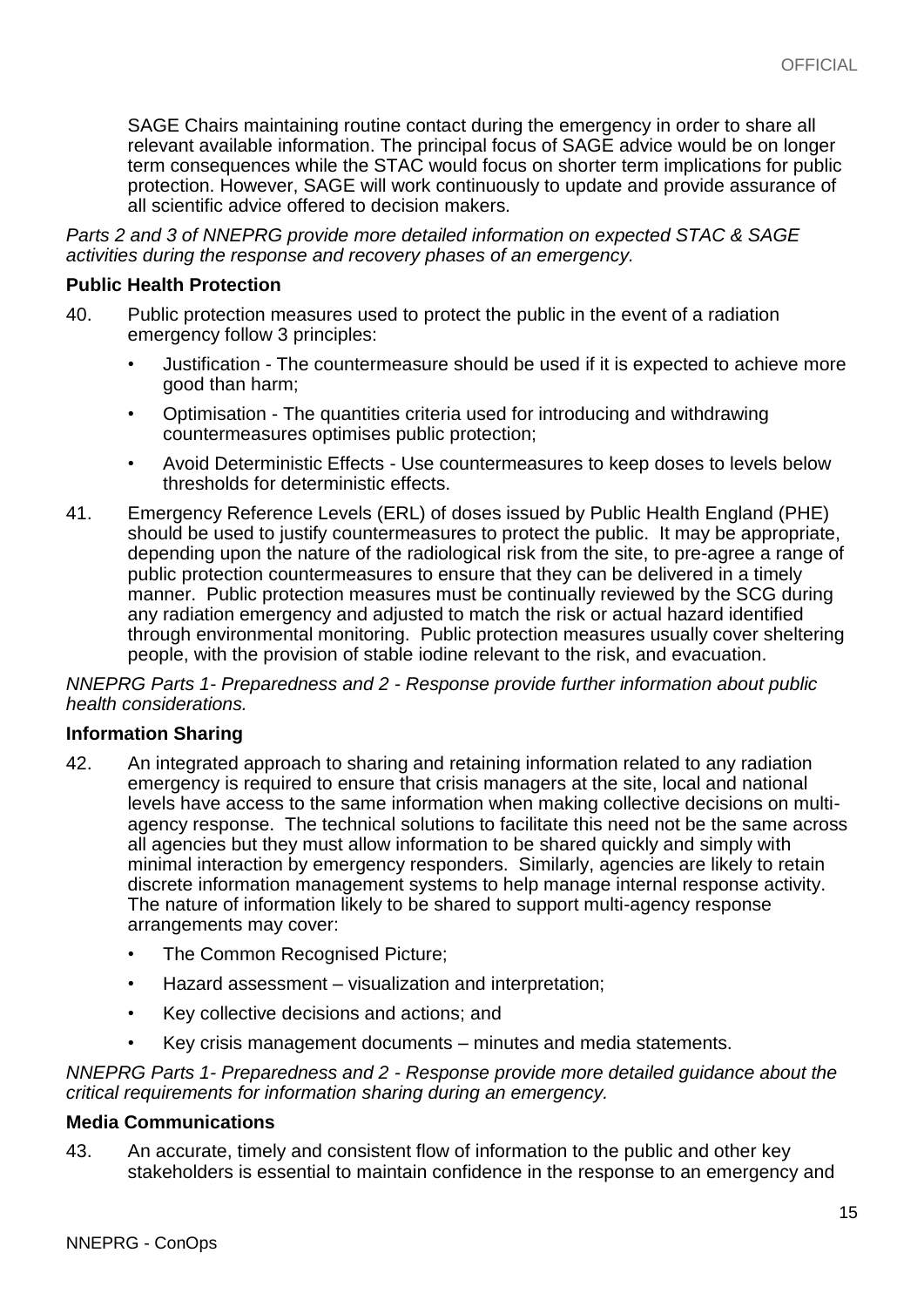for influencing public behaviour. The lead government department will activate a Nuclear Emergency Media and Communications Team who will lead on public presentation in support of the lead minister. However, where an emergency has wide ranging impacts or gives rise to considerable public and media interest, the News Co-ordination Centre (NCC) will be activated. This facility is always in place whenever COBR is activated, but it may also be initiated to support the lead government department in response to a level 1 emergency.

44. The national public information process will be supported by local media co-ordination activity conducted at the SCC. This will be focused at providing localised information and advice to protect the public and to reinforce key national messages about the management of the radiation emergency.

*Part 2 – Response of NNEPRG provides further guidance about the conduct of media communications during an emergency.*

#### <span id="page-15-0"></span>**Validation & assurance**

45. Training and exercising are a means of validating and assuring plans for radiation emergency response. This is a requirement under the 2001 REPPIR legislation which is regulated by the Office for Nuclear Regulation.

*Further information about training, exercising and lesson learning processes are contained in NNEPRG Part 1 - Preparedness*.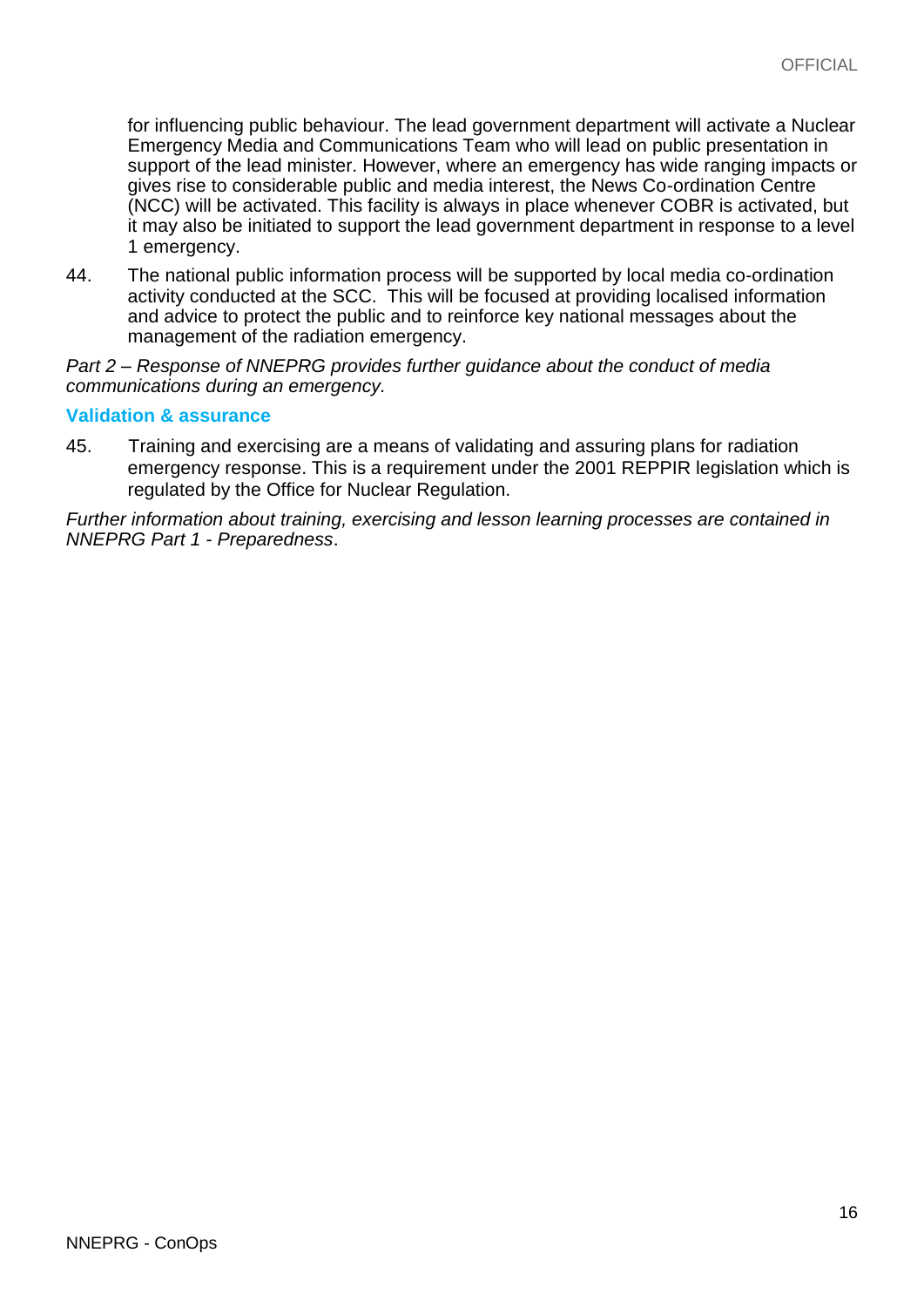#### **OFFICIAL**